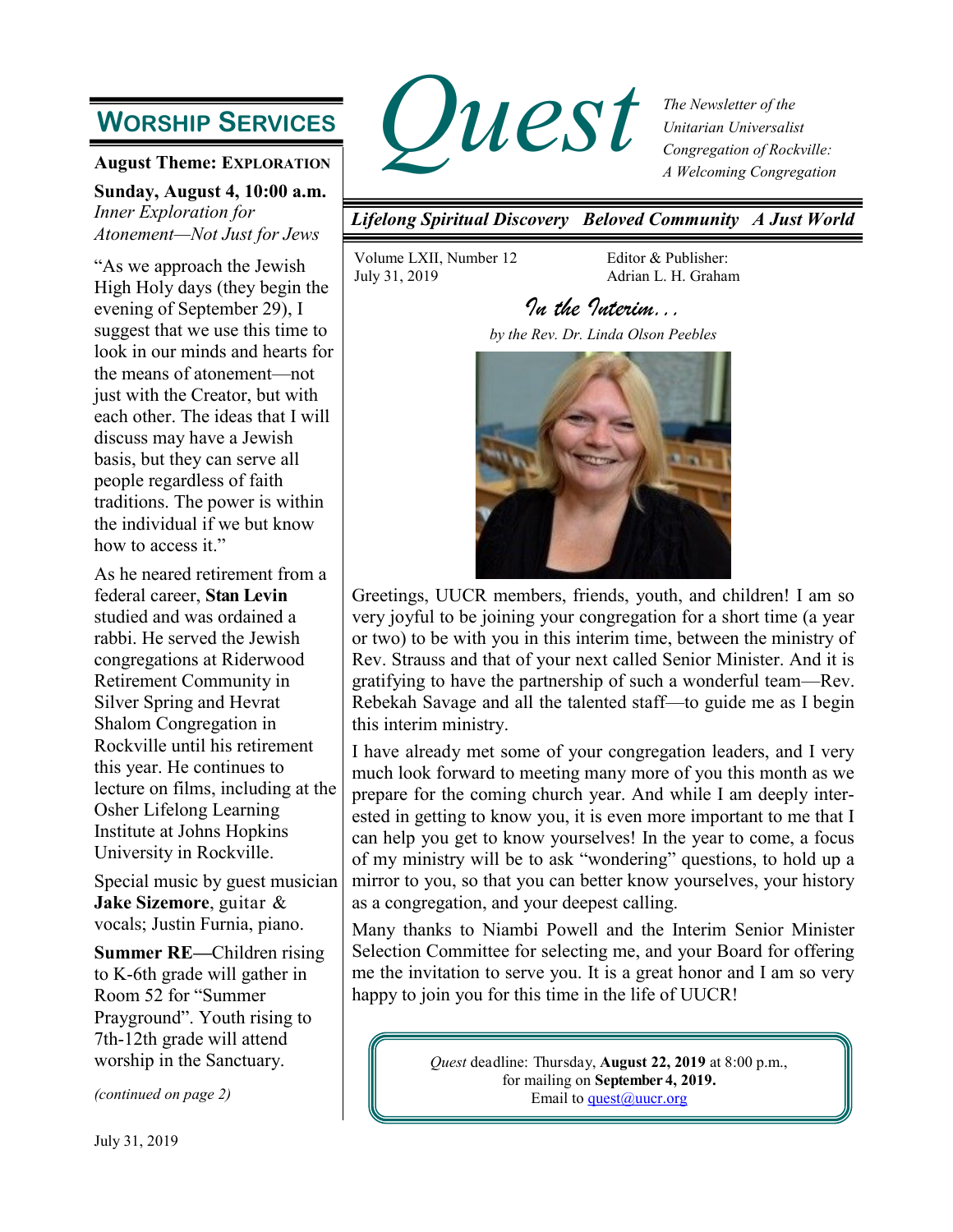# *Quest*

**Unitarian Universalist Congregation of Rockville 100 Welsh Park Drive Rockville, MD 20850 301-762-7666 UUCR@UUCR.ORG WWW.UUCR.ORG**

#### **Staff**

Interim Senior Minister: Rev. Dr. Linda Olson Peebles Associate Minister: Rev. Rebekah A. Savage Director of Religious Education: Carla Miller Director of Music: Sarah Jebian Director of Communications & Membership: Adrian L. H. Graham Church Administrator: Donna Taylor RE & Youth Assistant: Anne Chernikoff Pianist: Justin Furnia Building Sexton: Justin Onyeador

#### **Board of Trustees**

Mary Carvajal, President Elsa Powel Strong, Vice President Peter Shaw, Secretary Christy Shannon, Treasurer Dana Alzouma Glenn Griffin Brian Haugen Colleen Dolak, Immediate Past President

#### **Officers**

Secretary: Peter Shaw Treasurer: Christy Shannon Assistant Treasurers: Eric Burch Barbara Harrison

#### **Quest Staff**

Editor-in-Chief/Coordinator: Adrian Graham Desktop Publisher: Adrian Graham

*Quest*, the regular newsletter of the Unitarian Universalist Congregation of Rockville, is published monthly at the UUCR office at 100 Welsh Park Drive, Rockville, MD 20850, and distributed without charge to members, guests, and friends. Postage is paid at Rockville, MD. All rights reserved. Postmaster: Send address changes to Circulation Manager, *Quest*, 100 Welsh Park Drive, Rockville, MD 20850

#### *(Worship Services continued from page 1)*

Nursery care for infants—3-year-olds is available during the entire service downstairs in Room 53.

## **Sunday, August 11, 10:00 a.m.**

*The Ocean and the Harbor*

**Rev. Dr. Linda Olson Peebles** and **Rev. Rebekah Savage** will lead together for the first time at UUCR and share reflections on working together as a team and spiritual community, as we welcome Rev. Olson Peebles as our new Interim Senior Minister.

Special music by **Justin Furnia**, piano.

**Summer RE**—see above.

# **Sunday, August 18, 10:00 a.m.**

*The Other Side of Self*

Each of us has a whole aspect of ourselves which we hardly know. Sometimes it emerges when we are under stress or at other unusual times. When it does, it may surprise and frighten us. Let us reflect on this unseen aspect of the self and how we might better know and understand it.

**Rev. Russ Savage** currently serves as minister of the Unitarian Universalists of the Blue Ridge in Sperryville, VA. He has served UU churches in Massachusetts, New York, Maryland, and Virginia. He is a graduate of the Harvard Divinity School and had an earlier career at AT&T Bell Laboratories.

Special music by **Justin Furnia**, piano.

**Summer RE**—see above.

### **Sunday, August 25, 10:00 a.m.**

*Checking Your Baggage*

Whether we're traveling through an airport or entering into a new relationship, we are invited in different ways to "check" our baggage. What are we holding on to? What is weighting us down? Is it time to let it go? Join guest preacher **Christin Green, MDiv**, to explore the practice of checking our baggage.

Special music will be provided by **Julie Graf** and **Niambi Powell**; **Dick Gilbert**, piano.

**Summer RE**—see above.

*(continued on page 9)*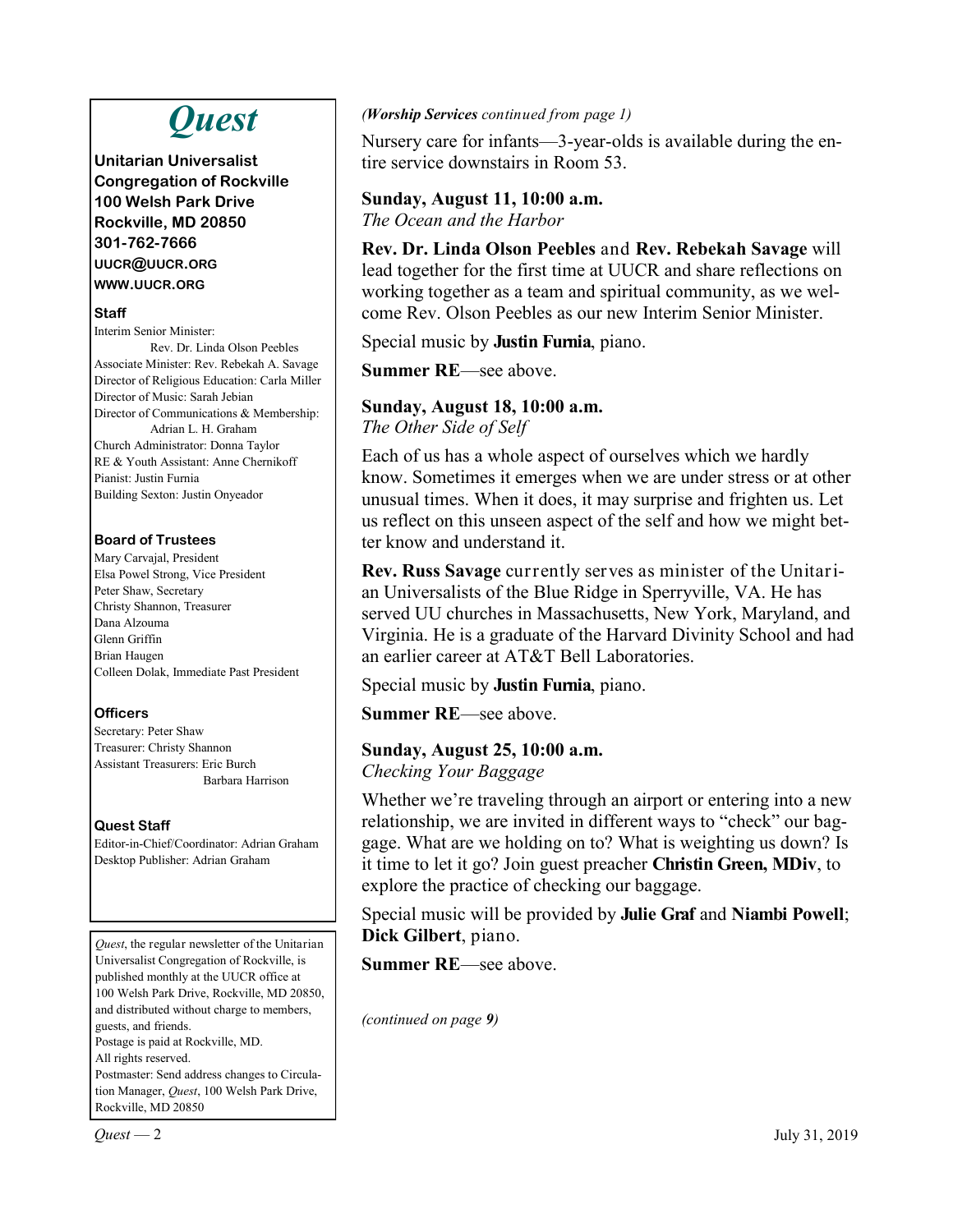# **FAITH FORMATION**

## *REflections...Family Faith Formation*

*by Carla Miller, Director of Religious Education* 

We are so excited about the new year of faith formation programming for our children and youth! What are we so excited about?

- Terrific new theme-based resources for our 9:00 a.m. "Faith Explorers" group.
- A nature curriculum that our 1st-3rd graders are going to love!
- Working with the Environmental Action Group (EAG) to help make both of our programs stronger throuch connection.
- Grades 4-5 "Our Whole Lives" (OWL) Human Sexuality class beginning in January.
- Bringing more music to children and youth with the enthusiastic Sarah Jebian and our musical members.
- FUUn Family events being planned for Middle Hour.
- Middle Schoolers visiting other faith communities to understand our religious diversity and learn from these sources of wisdom.
- Senior Youth Group starting strong with a terrific cohort of incoming youth and some wonderful new advisors joining this wonderful group.
- Incoming Interim Minister Rev. Linda Olson Peebles, whose background as a Minister of Religious Education will enrich our own RE ministry.
- Family Faith Formation Team members building connections with other congregational leaders to engage children, youth, and families in the wide range of activities at UUCR

*and through all of these...*enriching our fully multigenerational community at UUCR to nourish our spirits, energize our actions, and build a legacy of practicing courageous love.

Would you like to grow your knowledge of Unitarian Universalisms, explore a new path for your personal faith development, and have some fun? Join our team in Children's and Youth RE! Contact Carla Miller  $(cmiller@uucr.org)$  or Anne Chernikoff ([achernikoff@uucr.org\).](mailto:achernikoff@uucr.org)



PLEASE RSVP AT HTTPS://TINYURL.COM/RSVP-ORIENTATION-2019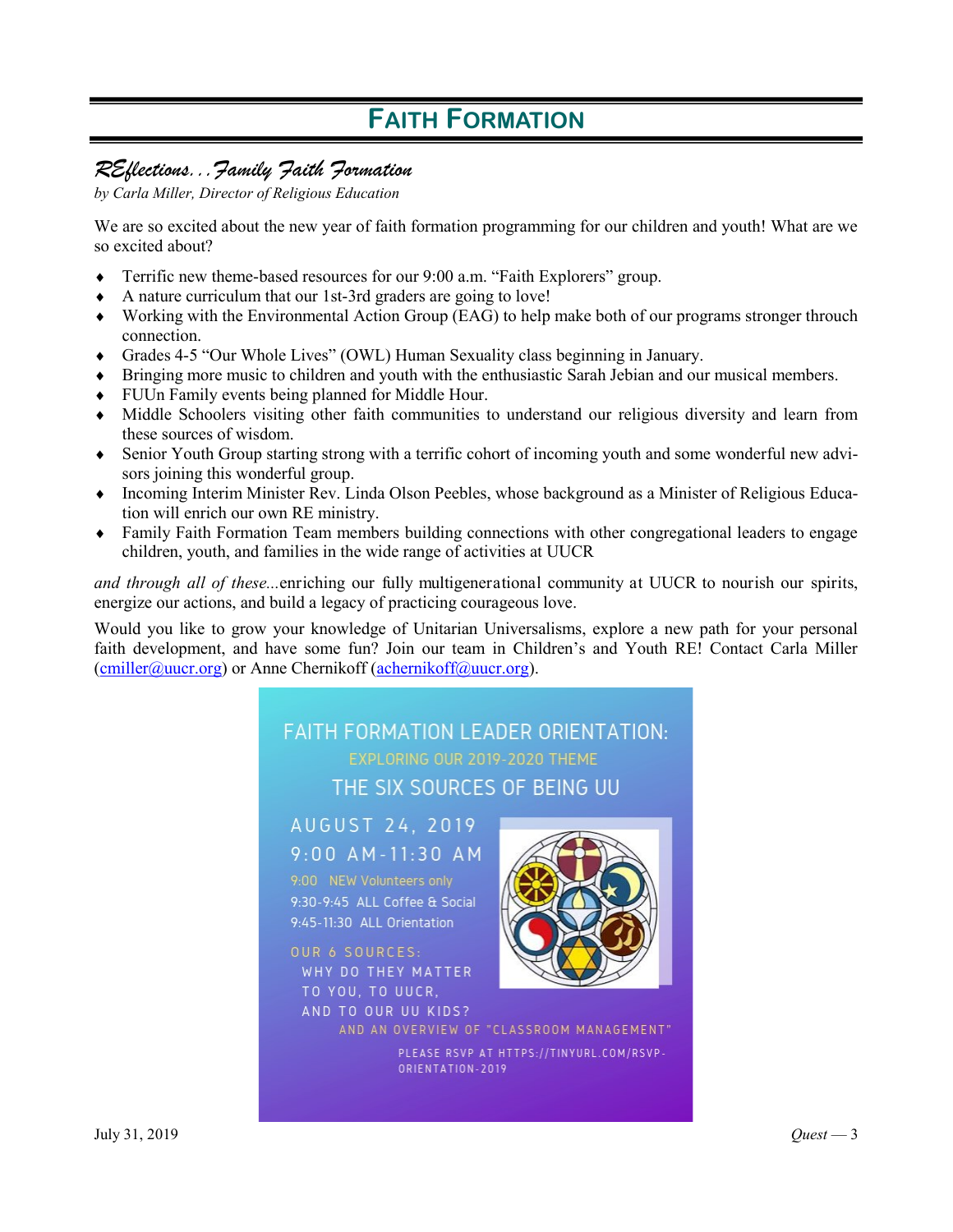# **SOCIAL JUSTICE**

## **Food: Too Good to Waste**

*by Terrie Barr, Environmental Action Group*

Did you know?

- In 2014, more than 38 million tons of food waster was generated.
- In 2010, the average amount of food loss per American was 429 pounds.
- 31 percent of the available food supply went uneaten.

Be part of the solution! Join the Environmental Action Group after the service on **Sunday, August 25, from 11:15 a.m. to 12:30 p.m.** to learn everything about preventing food waste from your home—strategies for reducing wasted food on the purchasing end and on the throwing-out end. Childcare provided.

UUCR member Larissa Johnson will share information about reducing waste through purchase of "rejects". The produce industry rejects imperfect fruits and vegetables. Learn how Hungry Harvest, Imperfect Produce, and others deliver perfectly nutritious and delicious "ugly" produce. We'll have information about these services and a sample box from one of these providers.

A composting partner, the Compost Crew, will share info on the convenient way to compost at home, why composting is a good idea, and problems with food waste going into landfills. In addition, they will describe the composting service they provide for a fee. This allows anything organic including meat and sauces to be composted. There will be information regarding another service that you can compare and choose the best option for you.

For those who choose to use their compost in their yards, four home composting bins will be raffled off.

Contact **Alex Tucker** for more information.

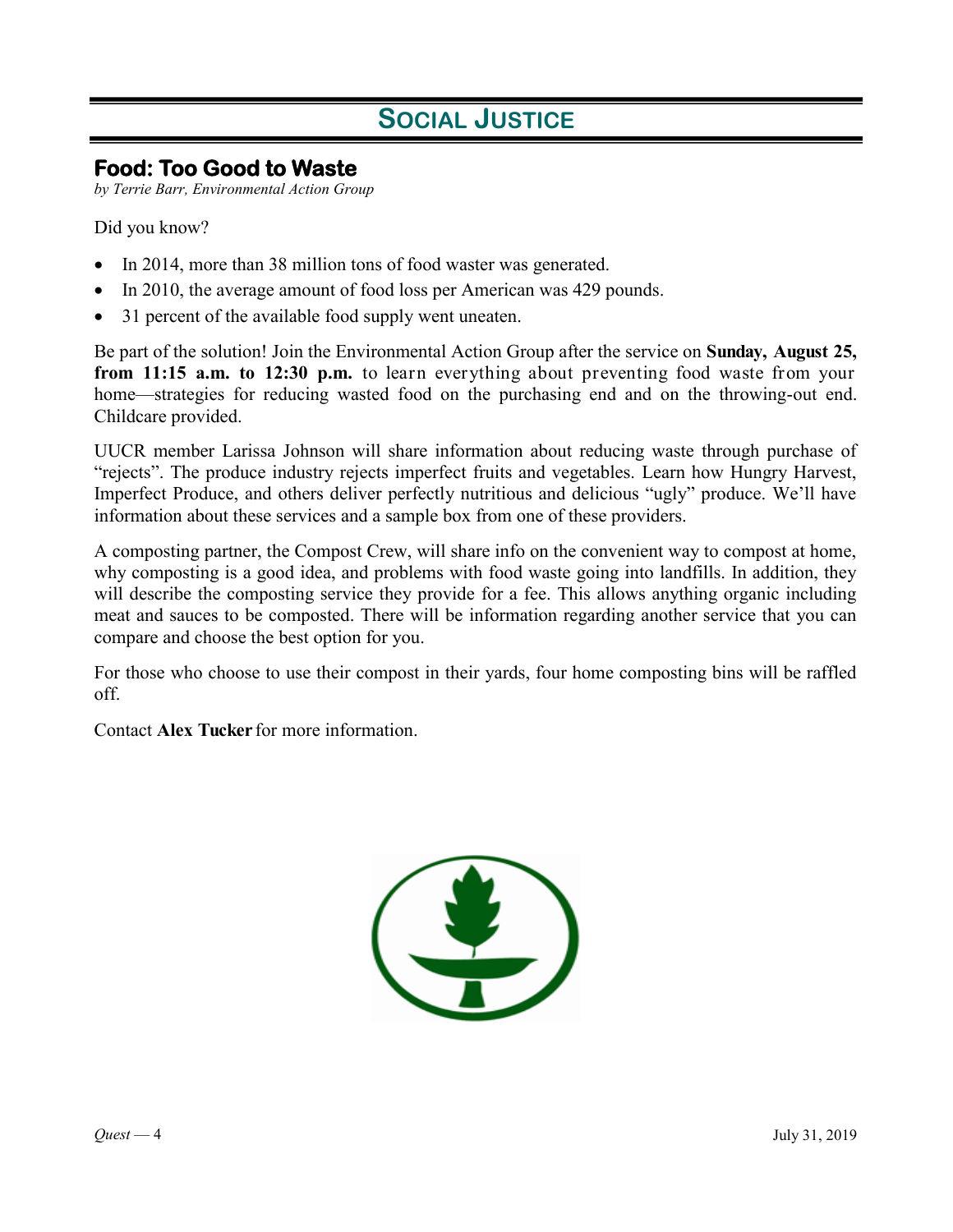# **CONGREGATION WORKS**

## **Storytelling Workshop: Deepening Engagement and Relationship Building**

*by Michael Mignano, Leadership Development Team*

Storytelling is fundamental to the human experience. We use stories to connect, understand, and create with one another. In this workshop, facilitated by Elsa Powel Strong, we will explore the art of storytelling and how it can deepen our connection to our UU Principles, share the values that give our life purpose, and nurture the bonds between us.

The experience will include experiential artful exercises and storytelling practice. By the end of the workshop you will craft a story that you can share to authentically express who you are as a person, a UU, and a leader. After the workshop, we will break bread together and continue to share our stories with each other.

If you would like to learn more about this event or our leadership development activities, please contact team members any time: **Terrie Barr, Bonnie Bloomquist, Sherry Dittmann, Fran Lowe, and Michael Mignano**.

Childcare is available upon request. Please RSVP for childcare by September 1 to Anne Chernikoff at [achernikoff@uucr.org.](mailto:achernikoff@uucr.org?subject=re:%20Storytelling%20Workshop%20on%20September%2014%20(childcare)) Include the names and ages of children, food allergies, and any other special needs. Your RSVPs enable us to staff appropriately for the safety and well-being of the children.

### **Details:**

- $\lozenge$  Saturday, September 14, 1:45 p.m. to 5:00 p.m.
- Founders Hall, UUCR
- $\Diamond$  Workshop followed by potluck until 7:00 p.m.
- Childcare provided by request (see note above)



## **From the Board**

*by Mary Carvajal, UUCR Board President*

The UUCR Board of Trustees held a retreat in July to discuss goals for the coming year. Rev. Dr. Linda Olson Peebles is set to begin her interim ministry on August 1. She has met with the Executive Team of the Board and we are confident that he interim process is going well thus far. Rev. Olson Peebles will be introduced at the service on Sunday, August 4.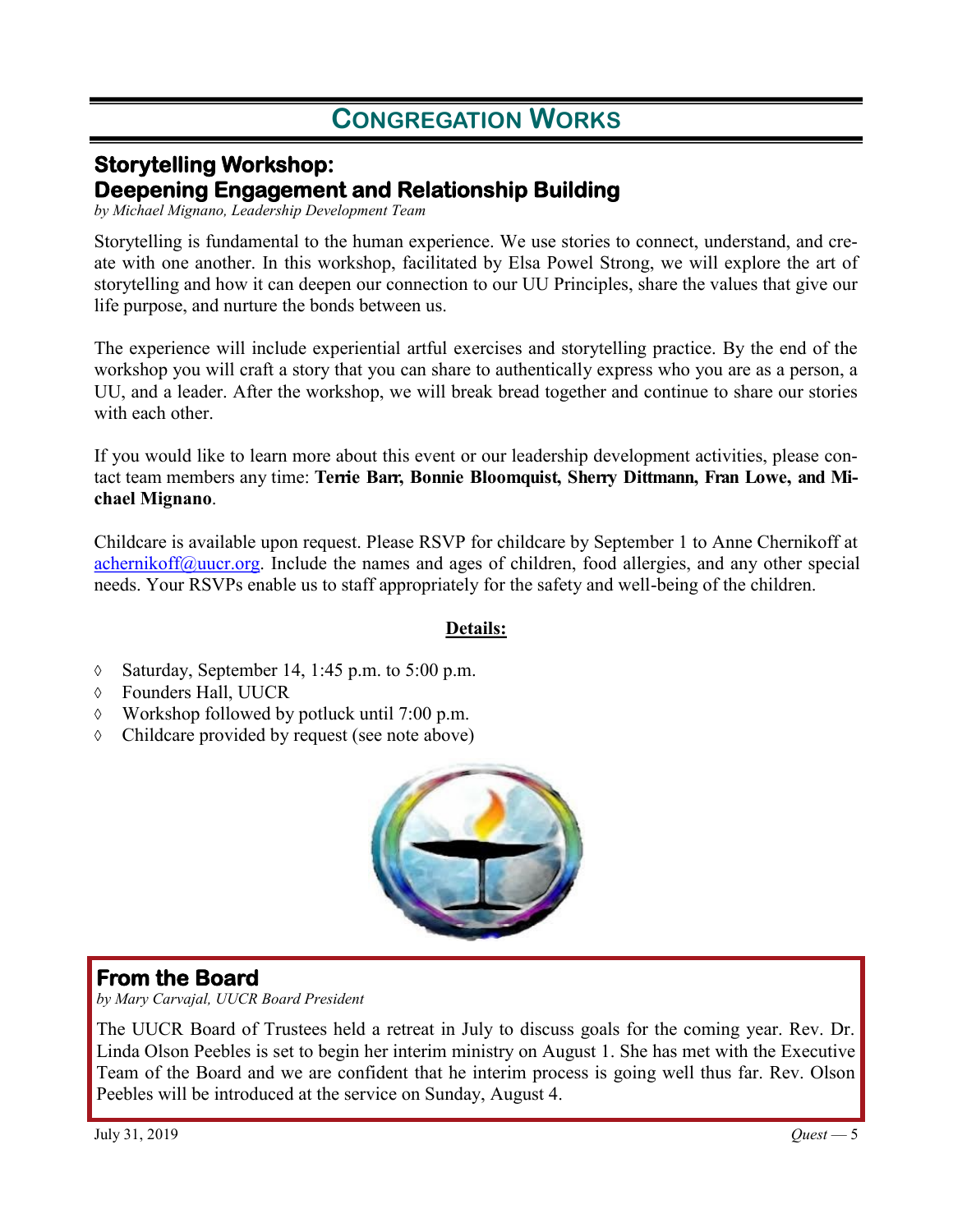## **Music and Arts**

#### *by Sarah Jebian, Director of Music*

UUCR's Music & Arts Program is gearing up for another great year of diverse offerings from old favorite and new friends!

The UUCR choir will begin rehearsals on August 29. In the weeks leading up to the beginning of our choir season, I'll be leading three "Singing for Non-Singers" workshops after Sunday services. Each workshop will last approximately one hour and will give participants some basic singing skills. If you've been thinking about joining the choir but lack the confidence to just jump in and sing, I encourage you to attend the workshops! If you've been a regular choir member, it's also a great way to get back in vocal shape after the summer break! Choir rehearsals will take place in the Sanctuary on Thursday nights from 7:30 p.m. to 8:30 p.m. (this is a change from previous years and one that I hope will encourage more people to join us). The choir will perform once a month during our worship services. Come sing with us! If there's enough interest, we may even be able to provide childcare during rehearsal! Keep an eye out for updates and announcements in *UUCR E-Weekly*!

*ArtsConnect* will be focusing on issues of racism and immigration this year. I'm thrilled to announce that our fall *ArtsConnect* guests will be HALO (UUCR member Niambi Powell's female barbershop quartet). HALO will be offering their amazing music therapy workshop series called "Race and #RealTalk" leading up to the *ArtsConnect* event on December 14t This six-session workshop series is open to the public and will be part of a research project investigating the impact of a community music therapy program on participants' attitudes, beliefs, and behaviors associated with racism. The workshop will culminate in the *ArtsConnect* art gallery opening and concert event on December 14 beginning at 5:30 p.m. There will also be opportunities for visual artists to participate in the program as well. Please be on the lookout for more information in *UUCR E-weekly* and here in *Quest*!

Of course, our worship services will continue to be graced by the abundance of talent at UUCR. I know we're all looking forward to hearing from Bonfire of the Mannakeys, Sonaria, Wildberry Jam, Tuba Noodle Casserole, and the many vocalists and musicians we are blessed to have among us. Of course, our beloved staff pianist Justin Furnia will fill our spirits with his signature sound on the piano and (BIG NEWS) Justin will also begin working on a new chamber music ensemble to add to our cadre of musical groups. I can't wait to see how this new ensemble develops!

Make sure to save the date for our annual music program fundraiser on February 15, 2020, featuring Bonfire of the Mannakeys, who will host a Valentine's Day Dance in preparation for the 2nd Annual Battle of the Bands (hosted this time by the Unitarian Universalist Congregation of Columbia on March 21). You won't want to miss these two fun-filled events!

For more information about these and other music and arts events at UUCR, [check out our website!](https://uucrmusic.weebly.com/) I look forward to a fabulous year of exploration, worship, celebration and always, music.

Love,

*Sarah*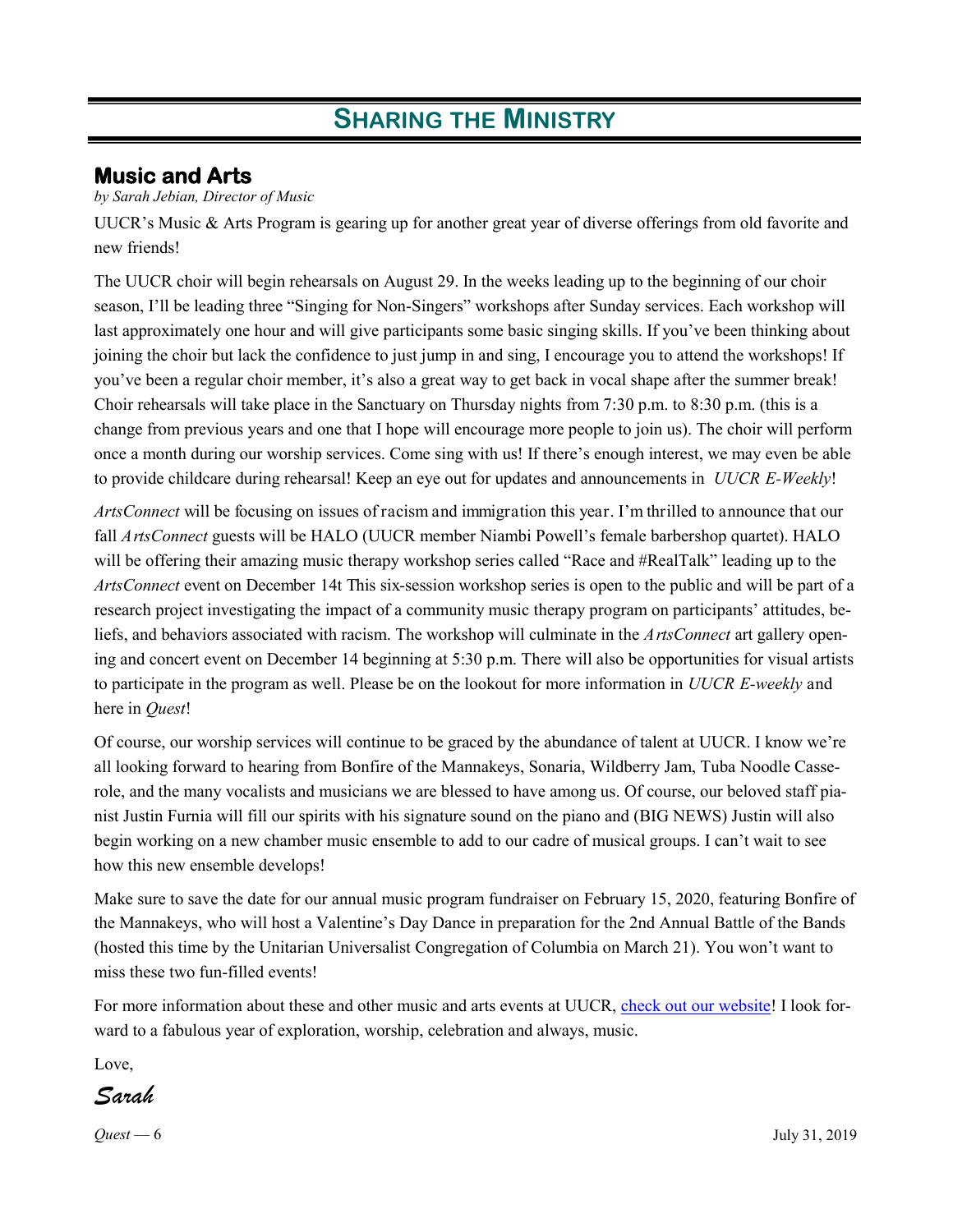## **The Art on Our Walls**

*by Liliane Blom and Sharrill Dittmann, Aesthetics Committee*

The landscapes on our walls are by UUCR members Richard Chitty and Sharrill Dittmann. The show will be up through September.

Since he was a teen, Richard has enjoyed the mystery in finding creative ways to capture the subject, the light, and the moment which brings forth an image that reaches the viewer's heart. He is inspired by the beauty and power of nature, by the astonishing ability of people to transform ordinary things into works of art, and by



those unique situations that can bring an emotional response. His work in this exhibit of landscapes attempts to bring out some of the awe-inspiring and sublime characteristics of nature and to explore various aesthetic elements, like light, color, and texture. Richard says "beauty is all around us, and the unexpected is there to be found."

Sharrill's exposure to photography dates back to her teens when her stepfather would appear from his basement darkroom with wonderful black and white prints. Her interest blossomed when she began to travel, at which time the beauty of the surroundings finally drew her to try to take good pictures. Nature provides most of Sharrill's subjects, and she enjoys trying to capture its beauty. Subjects large and small, abstracted and realistic, call to her. She has recently added infrared photography to her repertoire, and some of the black and white prints in this show were taken in infrared and then converted to black and white. The others were taken at sites with muted color range, and the conversion to black and white highlights the textures and forms.

Please take a minute to enjoy these landscapes and to ask the artists about the travels that led to their prints.



## **Return to Two Services**

*by Mary Carvajal, UUCR Board President*

Dear UUCR Members and Friends:

There have been questions regarding our **two services schedule**. Once Rev. Linda Olson Peebles begins her interim service, she and the Board will determine a process for assessing the service schedule. **Please plan on continuing with two services after the summer break, beginning September 15.**

Thank you for your continued support, and please feel free to contact me at president  $19\n-20$ @uucr.org with any questions or concerns.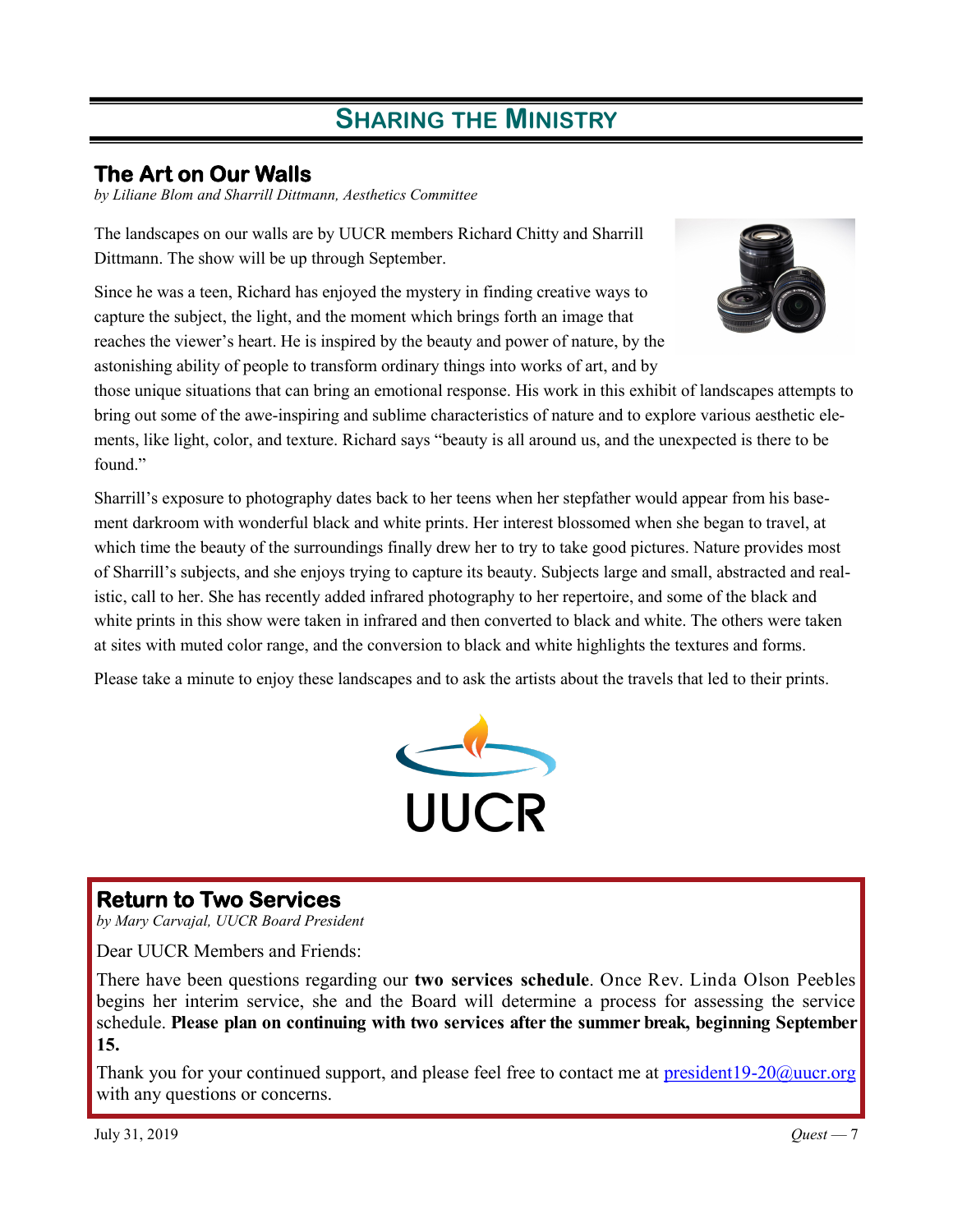## **Thinking of You**

*compiled by Judy Eisenhauer and Staff on behalf of the Pastoral Care Team*

We mourn the death of **Kathy Rupp**, who died on July 10. Kathy is survived by her husband Kalman Rupp, daughters Kristen Roberts and Erin Wilby, two grandchildren, and brother Robin Nelson. Kathy was an educator and administrator for Montgomery County Public Schools for over thirty years. A memorial service celebrating her life was held at UUCR on July 20.

**Dottie Walsh**, UUCR congregant and mother of Christy Shannon and Kathy Matay, died on July 7. A celebration of her life was held on July 27 in the Park View Chapel at Asbury Methodist Village.

**Branka Kienstra**'s daughter Kiki let us know about Branka's recent death on Sunday, July 28, saying "she went quickly and peacefully." They ask that we not send the family anything right now, and share that "we'll let you know about other arrangements as we figure it out. Thank you for your love and friendship."



**Niki Davis**, one of our congregation's founding members and its music director for over 30 years, died June 7 in California. Niki had maintained her UUCR membership even after moving to California in 2010. She helped develop the UU Musicians Network and served as its president for a number of years. Niki was predeceased by her husband Gordon and is survived by five children: Dave, Julie, Maury, Jan, and Wendy.

Len Cohen is grieving the loss of his sister, **Nedda Allbray**, who died recently in Princeton, New Jersey.

**Judy Rayner** had a total ankle replacement in mid-July and is very pleased with her recovery and with the superb care that Shane Wellnitz (son of Judy and Dennis) is giving her.

**Marianne Miller** is recovering at home after knee replacement surgery and is taking out-patient physical therapy.

Adrian Graham mourns the loss of his great-uncle **Thurston Alcardo Peebles** on June 25, and his first cousin **Russell Leon Bryant, Sr.** on July 14. He also celebrates the 90th birthday of his grandmother **Vera Lucille Preston** on July 15, and the successful completion of his first course in seminary.

Please contact **Judy Eisenhauer** with any joys, concerns, or accomplishments you would like to share in this column.

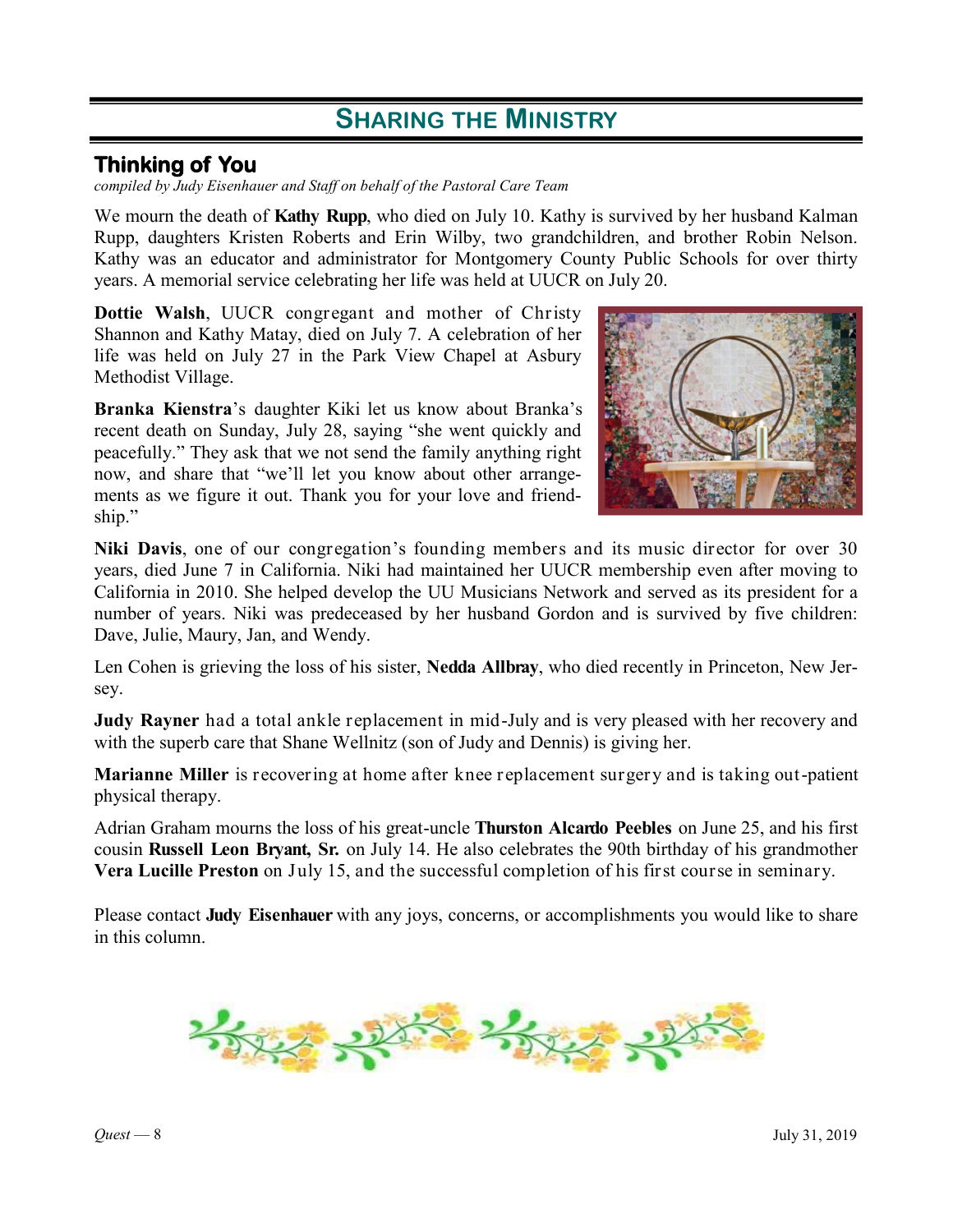*(Worship Services continued from page 2)*

#### **September Theme: EXPECTATION**

#### **Sun, September 1, 10:00 a.m.**

*The UUA and the Pentagon Papers: Then and Now*

The early 1970s were a harrowing time for the UUA and many of its associated congregations. The pivotal role played by the UUA and by Beacon Press in publishing the Pentagon Papers is little known, even among many present-day UU members. This sermon focuses on that story as an example of the personal risks we take in committing ourselves to social justice—as an example of the self-sacrifice we must prepare ourselves to make, whatever may befall us in the future.

Bob Clegg is a member of the Unitarian Universalist Congregation of Frederick, MD, and is at Aspirant status in preparation for fellowship as a UU minister. After a career as a scientist, he returned to school at Wesley Theological Seminary, earning a Master of Divinity and taking electives in Non-Profit Management at American University. He is now executive director of Justice Jobs of Maryland, a non-profit that runs a free job placement and retention office in Frederick, serving people who are reentering society from incarceration and addictions. Bob and his wife Connie live in New Market, MD, where their cat Lilly makes all the important decisions.

Special music by our house pick-up band, **Tuba Noodle Casserole**; **Justin Furnia**, piano.

**Summer RE**—see above.



#### **Sunday, September 8, 10:00 a.m.**

INGATHERING AND WATER COMMUNION

Water communion was created by a women's fellowship in the 1980s as a way to bring together the community. We gather and share water from *a place of spiritual significance*, to honor the beginning of the congregation's program year together. Everyone is invited to bring a small amount of water for the ritual.

The UUCR Choir will sing; **Justin Furnia**, piano.

**Multigenerational Service—All\*** gather together in the Sanctuary for this service. \*Nursery care for infants— 3-year-olds is available during the entire service in Building 3, Room 33.

July 31, 2019 *Quest* — 9